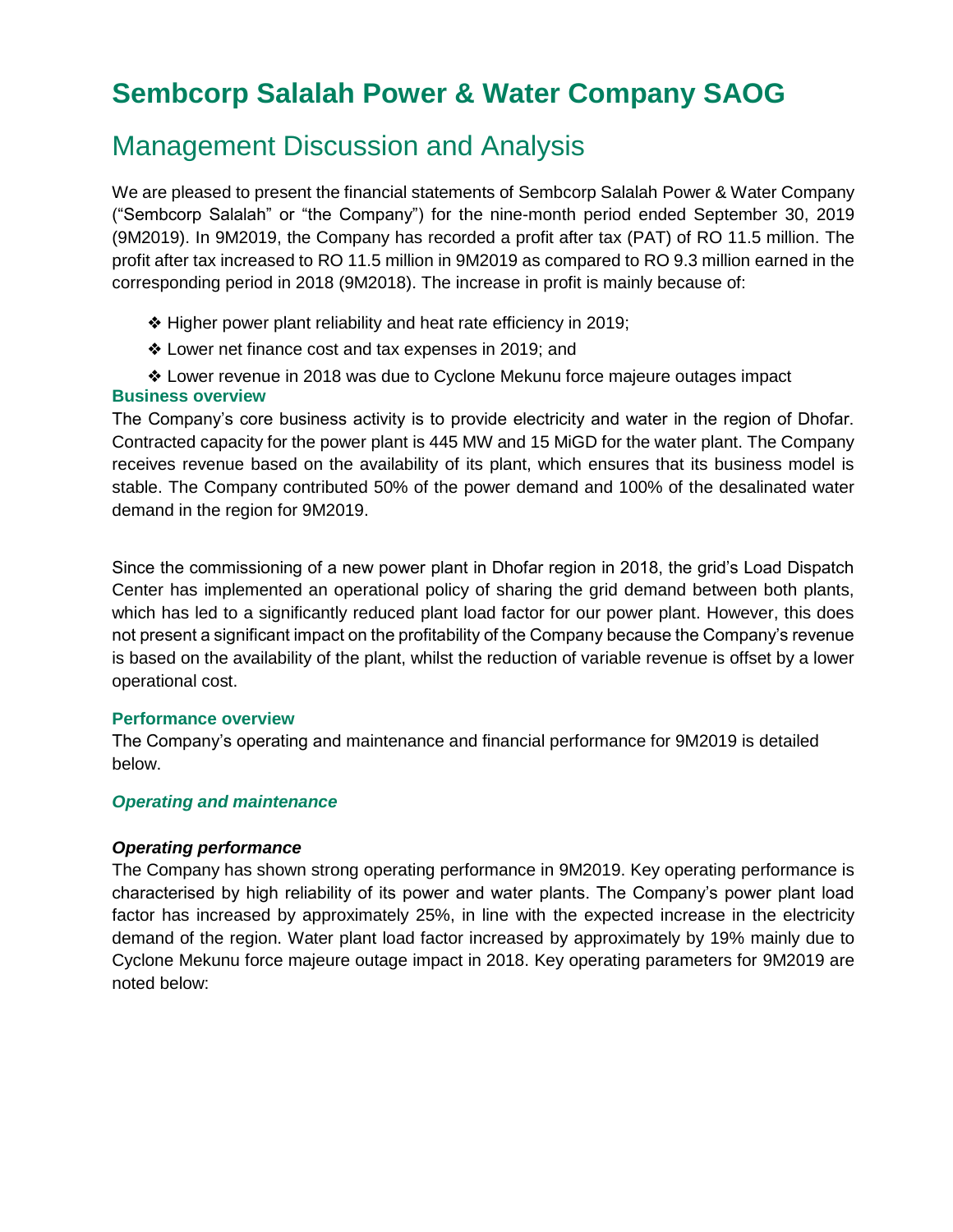|                                  | Unit              | 9M2019    | 9M2018    | Variance |
|----------------------------------|-------------------|-----------|-----------|----------|
| <b>Water Reliability</b>         | (% )              | 99.95     | 99.87     | 0.8%     |
| <b>Power Reliability</b>         | $(\% )$           | 99.93     | 99.32     | 0.6%     |
| <b>Quantity of Water Sold</b>    | (Thousand $m^3$ ) | 18,491    | 15,564    | 18.8%    |
| <b>Quantity of Power Sold</b>    | (MWh)             | 1,403,124 | 1,114,757 | 25.9%    |
| <b>Plant Load Factor (Power)</b> | (% )              | 48.12     | 38.23     | 25.9%    |
| <b>Plant Load Factor (Water)</b> | (%)               | 99.33     | 83.61     | 18.8%    |

#### *Maintenance*

The Company continues to diligently and proactively perform maintenance of the plant to improve plant operation, efficiency and its sustainability. In addition to routine maintenance of the plant, the Company successfully completed two major inspections and package 3 upgrade of two gas turbines, maintenance of pressure regulating terminal natural gas station and major overhaul of some plant auxiliaries during 9M2019.

## *Financial performance*

Key financial performance indicators are shown below:

|                         | 9M2019            | 9M2018            |  |
|-------------------------|-------------------|-------------------|--|
|                         | <b>RO</b> million | <b>RO</b> million |  |
| <b>Revenue</b>          | 55.83             | 50.81             |  |
| <b>EBITDA</b>           | 32.18             | 30.69             |  |
| <b>PBIT</b>             | 23.95             | 22.58             |  |
| <b>Profit after tax</b> | 11.53             | 9.31              |  |
|                         |                   |                   |  |

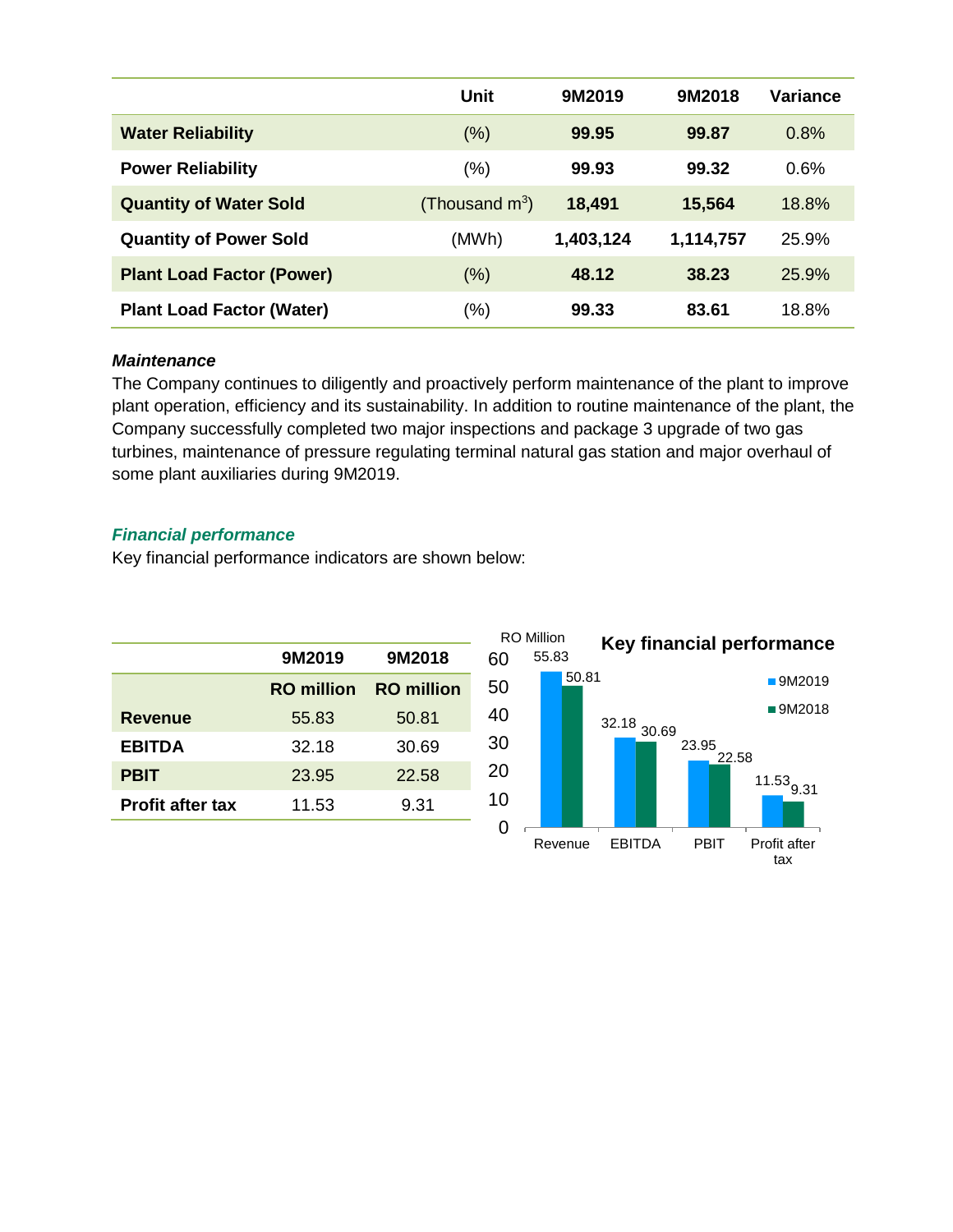#### *9M2019 Profit after tax*

Profit after tax increased from RO 9.3 million in 9M2018 to RO11.5 million in 9M2019. The significant variances are shown in the following waterfall chart.



A brief analysis and characteristics of the major components of the profit or loss is presented below:

#### *Revenue*

Power contributed 50% (excluding fuel charge), water 22% and fuel charge 28% to the total revenue. Fuel charge revenue is a pass through and is calculated based on consumption of natural gas as computed by the plant's contractual Fuel Demand Model. 9M2019 revenue increased by 10% as compared to the corresponding period last year mainly because of higher capacity charge, variable energy charge and fuel charge. Capacity charge increased mainly because of better plant reliability and Cyclone Mekunu force majeure impact in 2018. Variable energy charge and fuel charge increased mainly due to increase in plant load factor.

#### *Cost of sales*

Cost of sales mainly comprises depreciation of property, plant and equipment, fuel cost and operations & maintenance (O&M) cost. Cost of sales increased as compared to the same period in 2018, mainly due to increase in fuel cost, operation and maintenance cost as well as plant insurance cost. Fuel cost increase mainly due to increase in